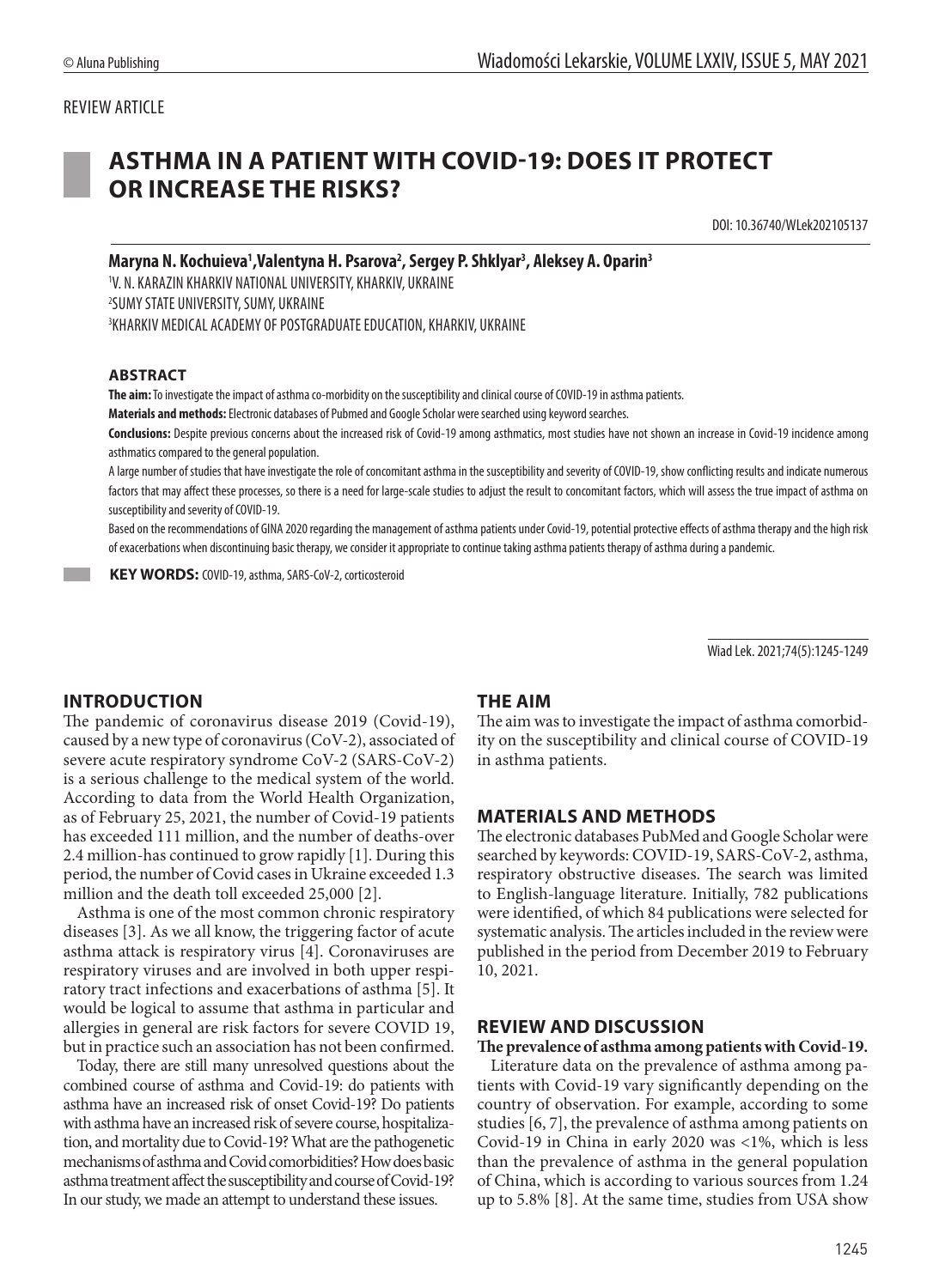a significantly higher prevalence of concomitant asthma in Covid-19 – from 9 to 14.4% [9-11], which corresponds to the frequency of asthma in the general population. Data from studies on the prevalence of concomitant asthma among patients with Covid-19 are presented in Table I.

**Relationship between the presence of asthma and the severity of the course, the risks of hospitalization and death in patients with Covid-19.**

Conducted by Wang Y, et al. A meta-analysis of the available studies did not establish a significant difference between the incidence of concomitant asthma in patients with severe Covid-19 compared with patients with mild Covid-19 (odds ratio (OR) = 1.36, 95% confidence interval (CI): 0.79– 2.34, p = 0.27) [15]. Moreover, according to the same study, asthma was not associated with an increased risk of mortality in patients with COVID-19 (OR  $= 1.03$ , 95% CI: 0.55-1.93, p = 0.92) [15].

Concurrently, Mendy A, et al. demonstrate in their study an increased risk of hospitalization (OR: 1.92, 95% CI: 1.10-3.35, p= 0.022), admission to the intensive care unit (ICU) (OR: 4.33, 95% CI: 2.18-8.58, p < 0.001) and severe course (OR: 3.11, 95% CI: 1.67-5.80, p<0.001) Covid-19, associated with concomitant asthma [11]. Similar data were obtained by Zhu Z et al. – patients with Covid-19 with concomitant asthma, compared with patients without asthma, had a significantly higher risk of severe Covid-19 (OR 1.44; 95% CI, 1.18-1.76; p < 0.001) [16]. Detailed analysis of asthma phenotypes in the study by Zhu Z, et al. in patients with Covid-19 allowed to establish that the phenotypes of non-allergic asthma (OR: 1.48; 95% CI: 1.15-1.92;  $p = 0.003$ ) and asthma in combination with chronic obstructive pulmonary disease (OR: 1.82; 95% CI: 1.16- 2.86;  $p = 0.009$ ) are associated with a risk of severe Covid-19, at the same time there was no significant difference in the severity of Covid-19 depending on the presence of an allergic phenotype of asthma ( $p = 0.09$ ) [16].

Mahdavinia M, et al., based on a retrospective analysis of 935 cases of Covid-19, reports a probable prolongation of the duration of mechanical ventilation of patients with severe Covid-19 with concomitant asthma compared with patients without asthma (medians  $10.17 \pm 6.9$  and  $5.28 \pm 1.5$ 5.9 days, respectively,  $p = 0.002$ ) in the group of patients aged 18-64 years [17] . However, a significant difference in the length of stay in the ventilation of patients with severe Covid-19 with concomitant asthma compared with patients without asthma in the group of patients over 65 years was not observed (medians  $10.64 \pm 7.38$  and  $8.11 \pm$ 5.26 days, respectively,  $p = 0.07$ ). Also, this study did not find a reliable relationship between the presence of concomitant asthma and higher mortality (1.1% vs. 3% in patients with asthma versus patients without asthma,  $p =$ 0.22), or with acute respiratory distress syndrome (8,9% vs. 9.5% in patients with asthma versus patients without asthma,  $p = 0.92$ ) among patients with COVID-19 [17].

According to a study by Hussein MH, et al. asthma was not associated with a higher risk of admission to the ICU  $(OR = 1.81, 95\% CI = 0.98-3.09, p = 0.06)$  and endotracheal intubation (OR = 1.77, 95% CI). 0.99-3.04, p = 0.06). In addition, the presence of asthma was not associated with a greater risk of complications ( $OR = 1.37$ , 95%  $CI =$ 0.82-2.31,  $p = 0.23$ ), a long period of hospital stay (OR = 1, 48, 95% CI =  $0.82 - 2.66$ , p = 0.20), as well as with the length of stay in the ICU (OR =  $0.76$ ,  $95\%$  CI =  $0.28-2.02$ ,  $p = 0.58$ ) [18].

#### **Pathogenetic aspects of the combined course of asthma and Covid-19.**

CoV-2 enters the host cell through the angiotensin-converting enzyme II (ACE II) receptor. Once in the cytoplasm, CoV-2 releases genomic RNA and begins replication in the host cell. The presence of double-stranded RNA can cause an innate immune response through sensitization of the Tolllike receptor (TLR) -3, and then activation of the production of type 1 interferon (INF) [19]. Type 1 IFNs are important antiviral cytokines that can induce the expression of interferon-stimulated genes [20]. On the other hand, the adhesion protein (S-protein) of the virus can be recognized by TLR-4 and lead to the activation of pro-inflammatory cytokines, attracting lymphocytes and leukocytes to the site of infection [20]. Regarding adaptive immune responses, CoV-2 antigens are presented to T cells by antigen-presenting cells, leading to T cell activation and differentiation [19].

The interaction between the innate and adaptive immune systems is important for antiviral responses. If adaptive immune responses are insufficient to eliminate the virus, innate immune responses are likely to be hyperactivated, which can lead to uncontrolled inflammation [21]. Data from COVID-19 studies suggest a possible mechanism of cytokine storm, which is based on an increased pro-inflammatory profile of cytokines, especially in severe patients [21]. In a study by Huang, et al. studied the number of cytokines in 41 patients with COVID-19 and found that the levels of interleukin (IL) -1β, IL-1Rα, IL-7, IL-8, IL-9, IL-10, IFN-γ, IFN-γ- inducible protein, granulocyte-colony stimulating factor, granulocyte-macrophage colony stimulating factor, basic fibroblast growth factor, monocyte chemoattractant protein, macrophage inflammatory protein 1 alpha, macrophage inflammatory protein 1 beta, tumor necrosis factor (TNF-α), platelet-derived growth factor and vascular endothelial growth factor in patients with COVID-19 significantly higher than in healthy controls [21]. The same authors also note that patients treated in the intensive care unit had higher concentrations of IL-2, IL-7, IL-10, IFN-γ- inducible protein, granulocyte-colony stimulating factor, macrophage inflammatory protein 1 alpha, monocyte chemoattractant protein and TNF-α [21].

It is generally accepted that antiviral and allergic reactions are two separate groups of immunity and are regulated reciprocally, including an extensive network of interactions [22]. IFNs are a family of important antiviral cytokines that play a central role in this regulatory network. It has been suggested that allergic reactions to asthma patients may suppress the antiviral response, manifested as increased susceptibility and insufficient immune response to viral infection [22].

Previous studies have shown that in patients with asthma there is a decrease in the expression of IFN-α and -β epi-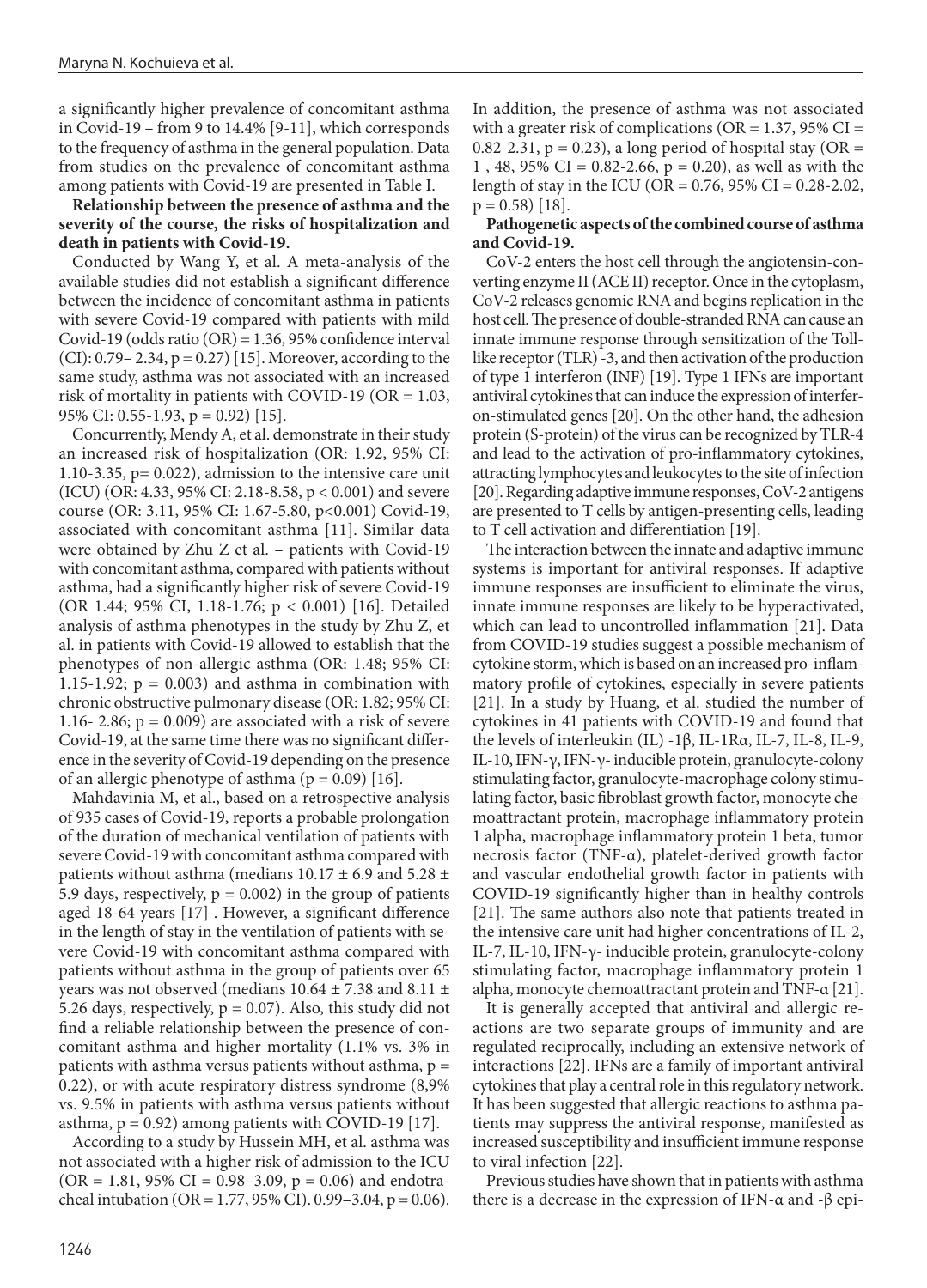| <b>Authors</b>            | <b>Country</b> | Number of<br>observations | Gender<br>(men / women) | Age, years         | <b>Patients with</b><br>asthma,% |
|---------------------------|----------------|---------------------------|-------------------------|--------------------|----------------------------------|
| Chen N et al. [6]         | China          | 99                        | 67/32                   | Mean: 55.5         | 1%                               |
| Li $X$ et al. [7]         | China          | 548                       | 279/269                 | Median: 60 (48-69) | 0,9%                             |
| Richardson S et al. [9]   | <b>USA</b>     | 5700                      | 3437/2263               | Median: 63 (52-75) | 9%                               |
| Chhiba KD et al. [10]     | <b>USA</b>     | 1526                      | 718/808                 |                    | 14,4%                            |
| Mendy A et al. [11]       | <b>USA</b>     | 689                       | 365/324                 | Mean: 49.5         | 10,24                            |
| Regina J et al. [12]      | Switzerland    | 145                       | 90/55                   | Median: 62 (52-74) | 7%                               |
| Borobia AM et al. [13]    | Spain          | 3127                      | 1074/1152               | Median: 61 (46-78) | 5,2%                             |
| Shabrawishi M et al. [14] | Saudi Arabia   | 150                       | 90/60                   | Mean: 46.1         | 2,7%                             |
|                           |                |                           |                         |                    |                                  |

thelial cells of the bronchi and plasmacytoid dendritic cells (PDC) in response to viral infection, which in turn leads to increased viral load and adverse clinical consequences [23] . In addition, immunoglobulin E (IgE)-related allergic reactions can suppress antiviral immune responses by reducing the IFN-α response, reducing TLR-7 regulation, and interrupting PDC maturation [23].

It should also be noted the potential effect of eosinophils on CoV-2, which according to previous studies may be to promote viral clearance and antiviral protection of the host, although this phenomenon is not observed in all circumstances [23]. Thus, the ability of eosinophils to protect against viral infection [23] may explain the low prevalence of asthma patients among patients with COVID-19. Interestingly, some studies have shown eosinopenia in patients with COVID-19, which is more pronounced in severe patients than in lung patients [10, 5, 11]. However, whether such eosinopenia is a consequence of impaired immunity, or whether it is the result of direct targeting of viruses, remains to be seen.

#### **The effect of asthma therapy on the course of Covid-19.** *Inhaled corticosteroids*

Inhaled corticosteroids (ICS), alone or in combination with bronchodilators, are recommended for daily basic treatment of asthma [3]. However, there are a number of paradoxes regarding their impact on viral infections and the frequency of exacerbations that are relevant when considering the use of ICS during a COVID-19 pandemic. In vitro studies suggest that ICS may worsen innate immune antiviral responses, and their use may lead to decreased viral clearance [24]. Conversely, there is evidence that ICS may be useful in treatment of viral infections, especially in the case of coronavirus [24]. It is important to note that most studies have been performed with rhinovirus, and the response to other viruses may be different.

There are early suggestions that ciclesonide blocks SARS-CoV-2 RNA replication in vitro and inhibits the cytopathic activity of SARS-CoV-2 [20], which may be important in reducing the risk of developing COVID-19 in response to SARS-CoV-2 infection or reducing the severity of the disease [24].

Recent studies indicate that the use of ICS inhibits the expression of the SARS-CoV-2 ACE II receptor through

an interferon-dependent mechanism of type I [25]. These effects may contribute to changes in susceptibility to COVID-19 in patients receiving such therapy. There is a need for further studies to determine the exact effects that altered ACE2 expression has on susceptibility to SARS-CoV-2 infection and the comorbidity of COVID-19. There are currently two randomized trials investigating the role of ICS in people admitted to hospital with laboratory-confirmed SARS-CoV-2 infection (NCT04331054) and mild COVID-19 (NCT04330586). Therefore, the potential anti-inflammatory and antiviral effects of low-dose inhaled corticosteroids in asthma patients need further investigation.

However, there is no doubt that the systematic use of ICS reduces the frequency of exacerbations of asthma. If patients with stable asthma discontinue or reduce the dose of ICS due to concerns about their immunosuppressive effect or increased risk of developing COVID-19, they significantly increase the risk of exacerbation of asthma.

*Allergen immunotherapy*

Allergen immunotherapy (AIT) has been used in allergic diseases for a long time, and many new therapeutic advances have been introduced in recent years. The main mechanisms of AIT include a very early desensitizing effect, modulation of T and B cell responses, and prevention of tissue autoaggression and degranulation of allergy effector cells (mast cells, basophils, and eosinophils) [25]. An essential process of AIT is the generation and maintenance of functional allergen-specific regulatory T (Treg) cells and regulatory B (Breg) cells. Treg cells, together with their inhibitory cytokines such as IL-10 and transforming growth factor β, suppress the immune response of type 2 T-helpers and control allergic inflammation [23]. In addition, Treg cells have been shown to play a role in preventing cytokine storms and limiting tissue damage [25]. Given the putative pathomechanism of cytokine storms in critically ill patients with COVID-19, it is possible that AIT-induced immune tolerance may play a protective role. Of course, this concept is an assumption, and it requires further study. *Monoclonal antibodies against IgE*

Since 2003, omalizumab, a monoclonal antibody against human IgE, has been approved for the treatment of severe, persistent asthma. As expected, recent studies have shown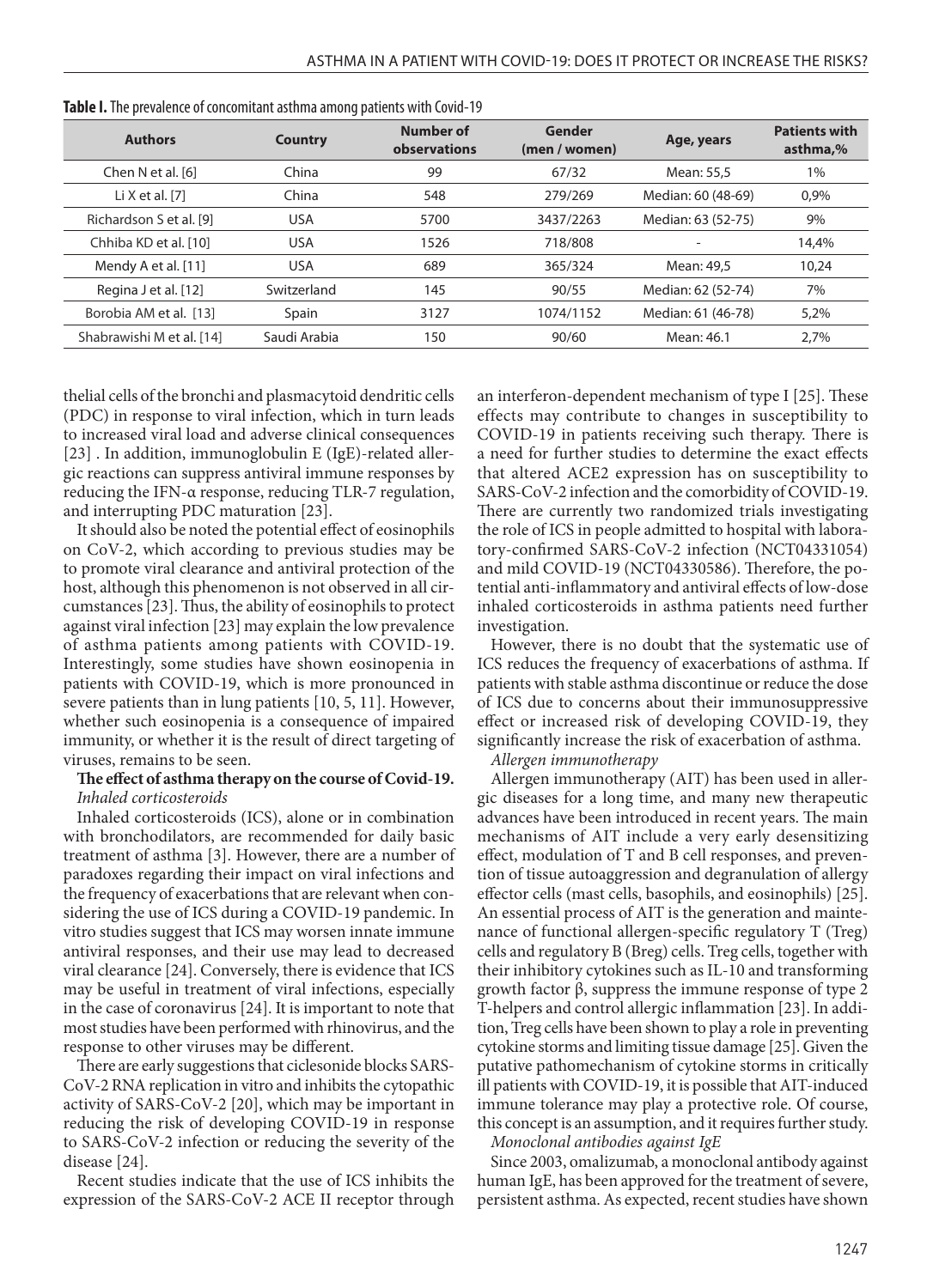that IgE blockade can reduce susceptibility to respiratory viral infection by enhancing IFN-α signaling in the PDC [23]. In the PROSE study, omalizumab treatment reduced the duration of rhinovirus infection, virus clearance, and the incidence of rhinovirus infection [23]. In addition, treatment with omalizumab reduces the level of IL-33, which induces the production of pro-inflammatory cytokines (including IL-6, IL-1β, TNF-α, MCP-1 and prostaglandin D2) [23]. Taken together, these observations suggest a potential effect of omalizumab on antiviral responses, although this area requires more detailed and extensive research.

## **CONCLUSIONS**

Despite previous concerns about the increased risk of Covid-19 among asthmatics, most studies have not shown an increase in Covid-19 incidence among asthmatics compared to the general population.

A large number of studies that have studied the role of concomitant asthma in the susceptibility and severity of COVID-19, show conflicting results and indicate numerous factors that may affect these processes. These include the severity of asthma itself, the asthma phenotype (allergic or non-allergic), basic asthma therapy (corticosteroids or lack of corticosteroids) and other comorbidities. Due to this complex interaction between the many factors that may affect the course of Covid-19 in the context of asthma, there is a need for large-scale studies to adjust the result to concomitant factors, which will assess the true impact of asthma on susceptibility and severity of COVID-19.

Based on the recommendations of GINA 2020 regarding the management of asthma patients under Covid-19, potential protective effects of asthma therapy and the high risk of exacerbations when discontinuing basic therapy, we consider it appropriate to continue taking asthma patients therapy of asthma during a pandemic.

## REFERENCES

- 1. WHO Coronavirus Disease (COVID-19) Dashboard. Available from: https://covid19.who.int
- 2. Coronavirus in Ukraine. https://index.minfin.com.ua/ua/reference/ coronavirus/ukraine/ .
- 3. GINA: interim guidance about covid-19 and asthma. 2020. https:// ginasthma.org.
- 4. Ko F.W., Chan P.K-sheung, Chan R.W. et al. Molecular detection of respiratory pathogens and typing of human rhinovirus of adults hospitalized for exacerbation of asthma and chronic obstructive pulmonary disease. Respiratory Research. 2019; 20(1). doi:10.1186/ s12931-019-1181-0 .
- 5. Zheng X., Xu Y., Guan W., Lin L. Regional, age and respiratory-secretionspecific prevalence of respiratory viruses associated with asthma exacerbation: a literature review. Archives of Virology. 2018;163(4):845- 53. doi:10.1007/s00705-017-3700-y.
- 6. Chen N., Zhou M., Dong X. et al. Epidemiological and clinical characteristics of 99 cases of 2019 novel coronavirus pneumonia in Wuhan, China: a descriptive study. The Lancet. 2020; 395(10223):507- 13. doi:10.1016/s0140-6736(20)30211-7 .
- 7. Li X., Xu S., Yu M. et al. Risk factors for severity and mortality in adult COVID-19 inpatients in Wuhan. Journal of Allergy and Clinical Immunology. 2020;146(1):110-18. doi:10.1016/j.jaci.2020.04.006.
- 8. Huang K., Yang T., Xu J. et al. Prevalence, risk factors, and management of asthma in China: a national cross-sectional study. Lancet. 2019;394(10196):407-418. doi:10.1016/S0140-6736(19)31147-X.
- 9. Richardson S., Hirsch J.S., Narasimhan M. et al. Presenting Characteristics, Comorbidities, and Outcomes Among 5700 Patients Hospitalized With COVID-19 in the New York City Area. JAMA. 2020;323(20):2052. doi:10.1001/jama.2020.6775.
- 10. Chhiba K.D., Patel G.B., Vu T.H. et al. Prevalence and characterization of asthma in hospitalized and nonhospitalized patients with COVID-19. Journal of Allergy and Clinical Immunology. 2020;146(2). doi:10.1016/j.jaci.2020.06.010 .
- 11. Mendy A., Apewokin S., Wells A.A., Morrow A.L. Factors Associated with Hospitalization and Disease Severity in a Racially and Ethnically Diverse Population of COVID-19 Patients. 2020. doi:10.1101/2020.06.25.20137323.
- 12. Regina J., Papadimitriou-Olivgeris M., Burger R. et al. Epidemiology, Risk Factors and Clinical Course of SARS-CoV-2 Infected Patients in a Swiss University Hospital: An Observational Retrospective Study. SSRN Electronic Journal. 2020. doi:10.2139/ssrn.3578783.
- 13. Borobia A.M., Carcas A.J., Arnalich F. et al. A Cohort of Patients with COVID-19 in a Major Teaching Hospital in Europe. J Clin Med. 2020;9(6):1733. doi:10.3390/jcm9061733.
- 14. Shabrawishi M., Al-Gethamy M.M., Naser A.Y. et al. Clinical, radiological and therapeutic characteristics of patients with COVID-19 in Saudi Arabia. PLoS One. 2020;15(8):e0237130. doi:10.1371/journal. pone.0237130.
- 15. Wang Y., Ao G., Qi X., Xie B. The association between COVID-19 and asthma: A systematic review and meta-analysis. Clin Exp Allergy. 2020;50(11):1274-77. doi:10.1111/cea.13733.
- 16. Zhu Z., Hasegawa K., Ma B. et al. Association of asthma and its genetic predisposition with the risk of severe COVID-19. J Allergy Clin Immunol. 2020;146(2):327-29.e4. doi: 10.1016/j.jaci.2020.06.001.
- 17. Mahdavinia M., Foster K.J., Jauregui E. et al. Asthma prolongs intubation in COVID-19. J Allergy Clin Immunol Pract. 2020;8(7):2388-91. doi:10.1016/j.jaip.2020.05.006.
- 18. Hussein M.H., Toraih E.A., Attia A.S. et al. Asthma in COVID-19 patients: An extra chain fitting around the neck? Respir Med. 2020;175:106205. doi: 10.1016/j.rmed.2020.106205.
- 19. Li G., Fan Y., Lai Y. et al. Coronavirus infections and immune responses. J Med Virol. 2020 Apr;92(4):424-32. doi: 10.1002/jmv.25685.
- 20. de Wilde A.H., Snijder E.J., Kikkert M., van Hemert M.J. Host Factors in Coronavirus Replication. Curr Top Microbiol Immunol. 2018;419:1-42. doi:10.1007/82\_2017\_25.
- 21. Zhang W., Zhao Y., Zhang F. et al. The use of anti-inflammatory drugs in the treatment of people with severe coronavirus disease 2019 (COVID-19): The Perspectives of clinical immunologists from China. Clin Immunol. 2020 May;214:108393. doi: 10.1016/j.clim.2020.108393.
- 22. Gonzales-van Horn S.R., Farrar J.D. Interferon at the crossroads of allergy and viral infections. J Leukoc Biol. 2015;98(2):185-94. doi:10.1189/ jlb.3RU0315-099R.
- 23. Liu S., Zhi Y., Ying S. COVID-19 and Asthma: Reflection During the Pandemic. Clin Rev Allergy Immunol. 2020;59(1):78-88. doi:10.1007/ s12016-020-08797-3.
- 24. Halpin D.M.G., Singh D., Hadfield R.M. Inhaled corticosteroids and COVID-19: a systematic review and clinical perspective. Eur Respir J. 2020;55(5):2001009. doi:10.1183/13993003.01009-2020.